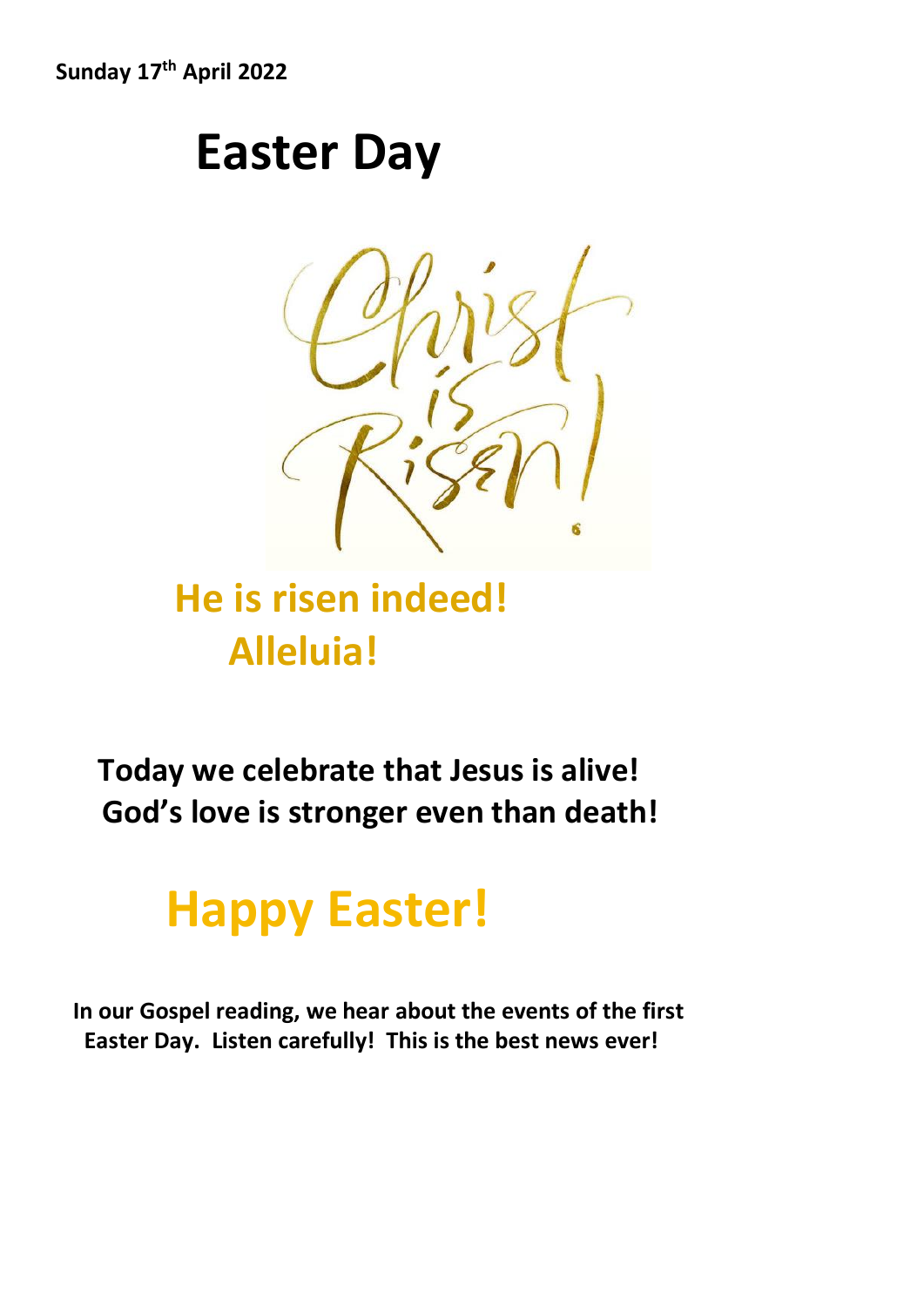

 **How do you think we would have felt if we had been at the empty tomb on that first Easter morning?**

**You might like to read the accounts of Christ's resurrection in the other three gospels – Matthew, Mark and Luke. Together, they give us a fuller picture of events and, reading on, we begin to see the realisation and the effect of Christ's resurrection on the lives of his disciples. They are no longer afraid, but speak out about Jesus and the Easter message of new life!**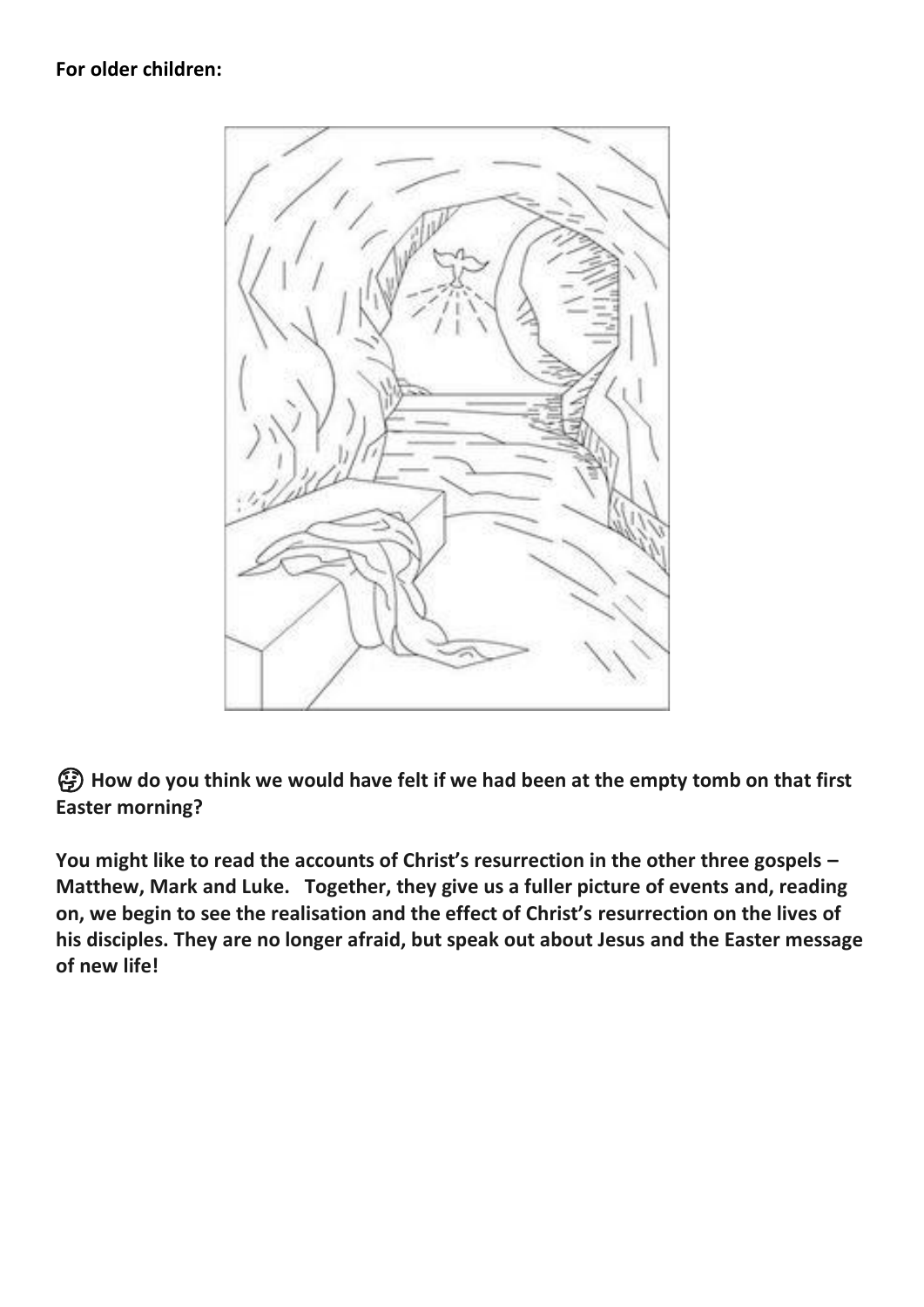### **Why Easter Eggs?**



**Many of us enjoy chocolate eggs at Easter, but do you know how this custom developed?**

**As with many customs, we start with symbolism. Eggs themselves are a symbol of new life, but Christians also believe hollow eggs symbolise the empty tomb of Jesus.** 

**The Easter egg can be traced back to early Christians in Mesopotamia. It is thought that the custom spread from there to Eastern Europe and then to other parts of Europe. Originally, chickens' eggs were dyed and painted. The first chocolate eggs appeared in France and Germany in the 19th Century, but they were bitter and hard. As chocolatemaking techniques improved, hollow eggs like the ones we have today were developed, quickly becoming popular and a favourite tradition today.** 

**Real eggs are still used as part of celebrations in Central and Eastern Europe. These beautifully patterned eggs are from Ukraine:**



**As we celebrate Easter today, let's remember the people of Ukraine in our prayers. The will celebrate Easter with the Eastern Orthodox Church next Sunday, 24 April. In Ukrainian, Easter is called Velykden (The Great Day).**

**It will be very difficult for the people of Ukraine to celebrate Easter this year, but many of them will still be praising God for raising Jesus from the dead and showing the world that God's love is stronger than anything, even than death.**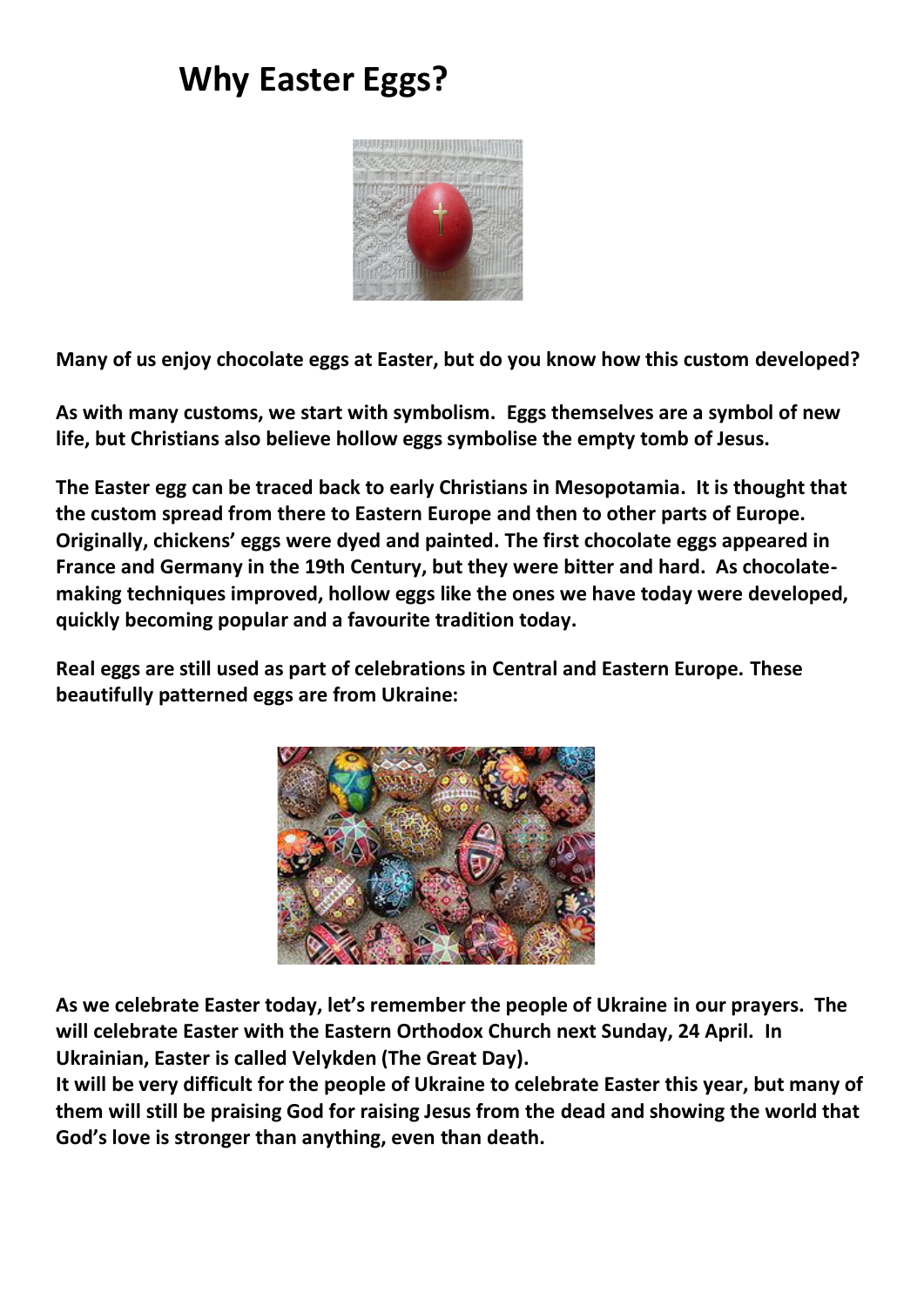**A prayer for this week: This prayer comes from an old Roman ritual and would be a lovely prayer to use to bless our Easter eggs before we dive into them! (Not sure whether the chocolate versions count as "healthful food" but enjoy them anyway!)** 

**"Lord, let the grace of your blessing come upon these eggs, that they be healthful food for your faithful who eat them in thanksgiving for the resurrection of our Lord Jesus Christ, who lives and reigns with you forever and ever. Amen."** 

**You will find some activities and pictures to colour on the following pages and, if you are with us in the cathedral at 11am, there are some additional activities on the tables.**

|                 |   |   |   | Easter Word Searc |       |   |   |   |              |         |   |         |    |           |   |   |  |
|-----------------|---|---|---|-------------------|-------|---|---|---|--------------|---------|---|---------|----|-----------|---|---|--|
| N               | Ľ | P |   | κ                 | ٧     | C |   | н | С            | κ       | J | F       | R  | ₿         | C | ٧ |  |
| м               | κ | J | Ε | s                 | u     | s | G | P | R            | D       | w | κ       | N  | м         | R | κ |  |
| z               | E | J | D | w                 | τ     | κ | м | G | o            | w       | ₽ | ı       | м  | ι         | J | R |  |
| т               | 8 | s | L | R                 | ι     | R | Q | J | s            | в       | ι | N       | Ł  | ×         | с | 1 |  |
| G               | н | N | s | ι                 | Ε     | ι | N | Ε | s            | Ε       | R | G       | v  | R         | н | s |  |
| ٧               | м | t | ٥ | ×                 | Č     | s | c | τ | G            | L       | τ | ï.      | Ö  | O         | κ | Ë |  |
| н               | T | L | R | м                 | А     | ı | υ | N | Υ            | м       | Ċ | w       | ı. | p         | Τ | N |  |
| ċ               | γ | х | н | D                 | Ë     | н | Ä | R | R            | R       | N | ٧       | F  | N         | Y | Τ |  |
| w               | м | ι | в | ı                 | D     | G | D | Q | R            | o       | Α | N       | н  | 8         | N | P |  |
| н               | J | B | R | Þ                 | ι     | Ä | R | Υ | p            | Ë       | Ō | M       | p  | x         | ŝ | м |  |
| т               | w | с | E | F                 | м     | E | Y | τ | A            | 1       | C | ₿       | ι  | А         | с | Y |  |
| P               | А | P | Ł | ٧                 | τ     | κ | н | τ | т            | Ð       | G | Τ       | v  | Q         | н | τ |  |
| s               | N | Q | R | s                 | o     | o | м | А | z            | x       | м | 1       | 1  | P         | G | ٧ |  |
| н               | N | N | A | к                 | R     | Ł | ٧ | R | Ŵ            | R       | O | υ       | w  | Ö         | w | c |  |
| z               | N | Ε | ι | Ν                 | ы     | Ł | N | J | w            | R       | т | N       | S. | ι         | N | κ |  |
| N               | ٧ | J | s | ٧                 | А     | Ë | м | P | Τ            | Υ       | τ | $\circ$ | м  | в         | w | κ |  |
| н               | ö | p | Ë | š                 | κ     | G | O | ٥ | D            | F       | R | ı       | Ď  | ٨         | γ | w |  |
| Angel           |   |   |   |                   | Holy  |   |   |   |              | Messiah |   |         |    | Savior    |   |   |  |
| Cross           |   |   |   |                   | Hope  |   |   |   | Resurrection |         |   |         |    | Third Day |   |   |  |
| Crown of Thorns |   |   |   |                   | Jesus |   |   |   | Risen        |         |   |         |    |           |   |   |  |
| Easter :        |   |   |   |                   | King  |   |   |   | Sacrifice    |         |   |         |    |           |   |   |  |
| Empty Tomb      |   |   |   |                   | Love  |   |   |   | Salvation    |         |   |         |    |           |   |   |  |
| Good Friday     |   |   |   |                   | Mary  |   |   |   | Sunday       |         |   |         |    |           |   |   |  |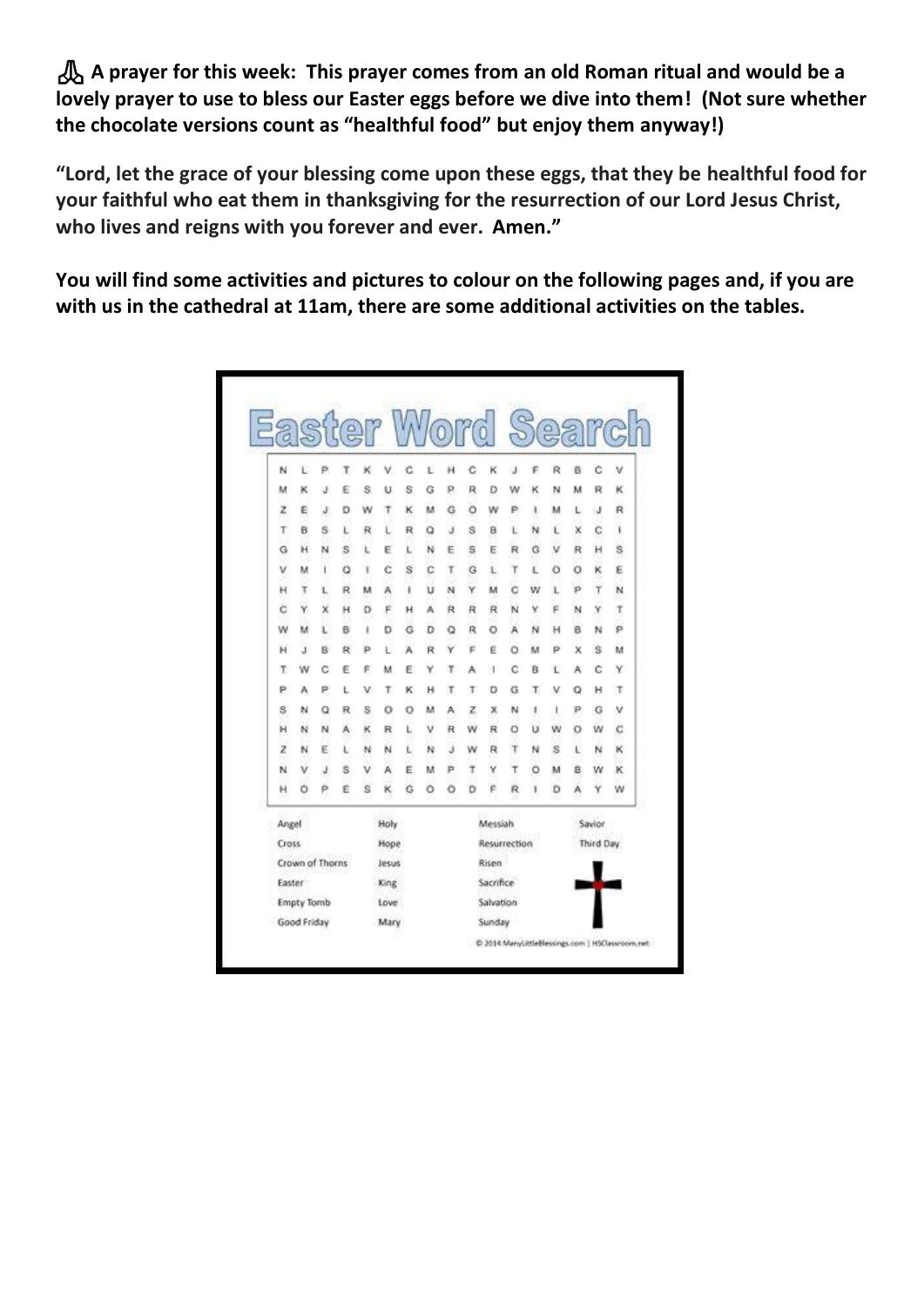ř

#### **Jesus Is Alive!**

 $(John 20)$ 

At the empty tomb, Mary Magdalene talked to a man. She thought he was a gardener. But then she saw that the man was really Jesus! He had risen from the dead and was alive again!

Color the picture using the code. Cut it out and tape it up so you can be reminded of this wonderful truth!



@Teacher Created Resources, Inc.

#7100 Bible Brain Teasers